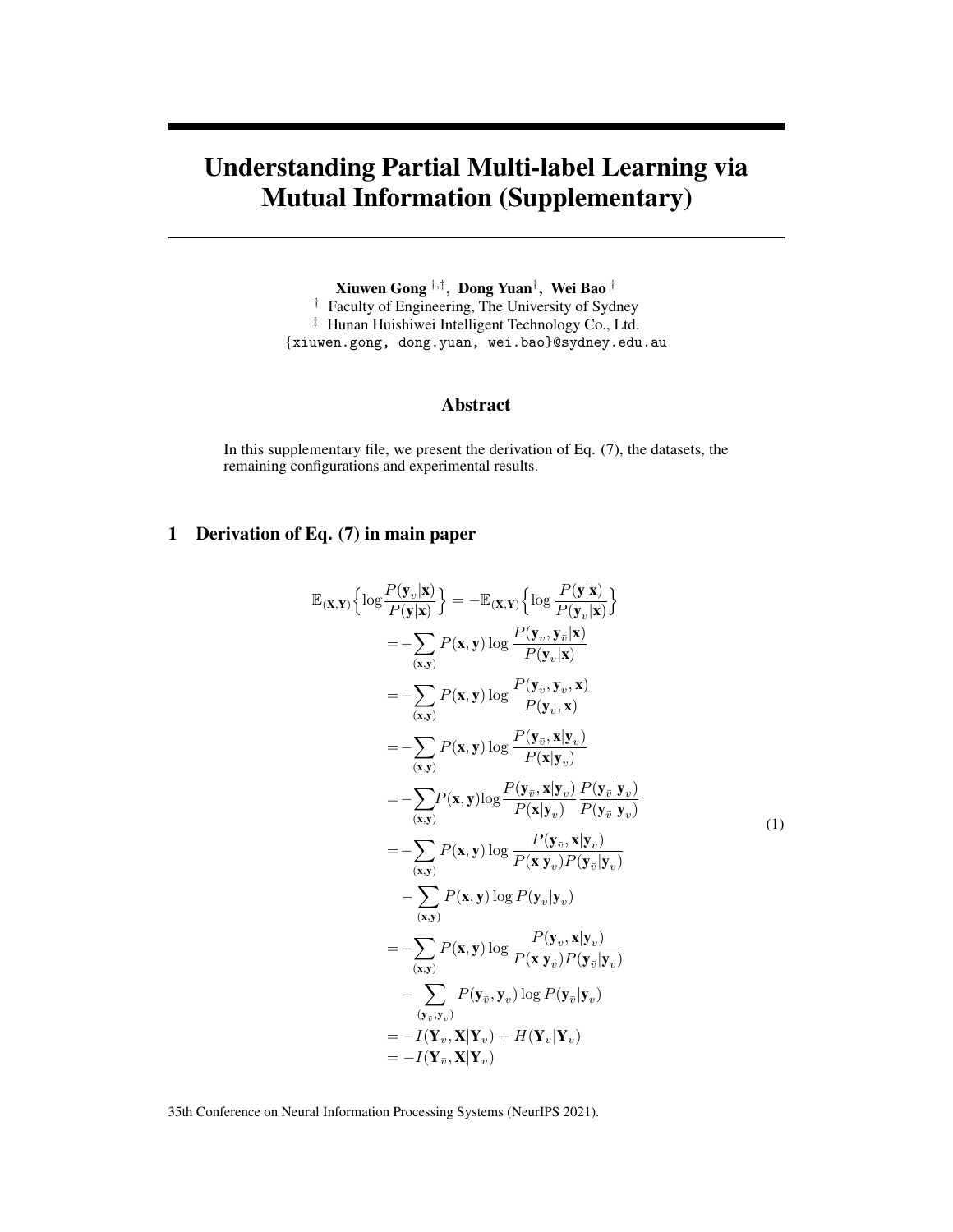<span id="page-1-0"></span>

| Datasets         |       |      |     | #Instances #Features #Classes #CLs (avg.) |  |  |  |  |  |
|------------------|-------|------|-----|-------------------------------------------|--|--|--|--|--|
| YeastBP          | 560   | 5548 | 217 | 30.43                                     |  |  |  |  |  |
| Music-emotion    | 6833  | 98   | Ħ   | 5.29                                      |  |  |  |  |  |
| Music-style      | 6839  | 98   | 10  | 6.04                                      |  |  |  |  |  |
| <b>MIRFlickr</b> | 10433 | 100  |     | 3.35                                      |  |  |  |  |  |

Table 1: Statistics of real-world PML datasets.

| Table 2: Statistics of synthetic PML datasets. |  |  |
|------------------------------------------------|--|--|
|------------------------------------------------|--|--|

<span id="page-1-1"></span>

| <b>Datasets</b> | #Instances | #Features | #Classes | $#GLs$ (avg.) | $\#CLs$ (avg.)     | Domain |
|-----------------|------------|-----------|----------|---------------|--------------------|--------|
| Enron           | 1702       | 1001      | 53       | 3.38          | 5, 7, 9, 11, 13    | text   |
| Core15k         | 5000       | 499       | 374      | 3.52          | 5, 7, 9, 11, 13    | image  |
| Eurlex-sm       | 19348      | 5000      | 201      | 2.21          | 5, 7, 9, 11, 13    | text   |
| Eurlex-ed       | 19348      | 5000      | 3993     | 5.31          | 7, 9, 11, 13, 15   | text   |
| <b>CAL500</b>   | 502        | 68        | 174      | 26.04         | 35, 45, 55, 65, 75 | music  |
| Mediamill       | 43907      | 120       | 101      | 4.38          | 7, 9, 11, 13, 15   | video  |

#### 2 Datasets

The four real-world PML datasets and six synthetic PML datasets are summarized in Table [1](#page-1-0) and Table [2](#page-1-1) respectively.

## 3 Configurations

For all PML baselines, we set the trade-off parameters as suggested in the original papers. i.e., PAR-VLS and PAR-MAP: trade-off parameter  $\alpha = 0.95$ , credible label elicitation threshold  $thr = 0.9$ and the number of neighours  $k = 10$ ; DRAMA:  $\delta_1 = 0.01$  and  $\delta_2 = 1/0.5$ ; PML-fp and PML-lc:  $C_1 = 1, C_2$  is chose from  $\{1, 2, \ldots, 10\}$  and  $C_3$  is chose from  $\{1, 10, \ldots, 100\}$  with five-fold cross validation; fPML:  $\lambda_2 = 1$ ; PML-LRS: trade-off parameters are set as  $\gamma = 0.01$ ,  $\beta = 0.1$  and  $\eta = 1$ ; MUSER:  $\alpha, \beta, \gamma$  are chosen from  $\{10^{-3}, \ldots, 10^{3}\}$  with a grid search manner. Libsvm is used as the binary learning algorithm for PARTICLE.

## 4 Experimental Results

Table [3](#page-2-0) and Table [4](#page-2-1) illustrate the performance comparisons of the proposed MILI-PML with six state-of-the-art PML methods on four real-world datasets and six synthetic datasets in terms of hamming loss and one error metrics respectively.